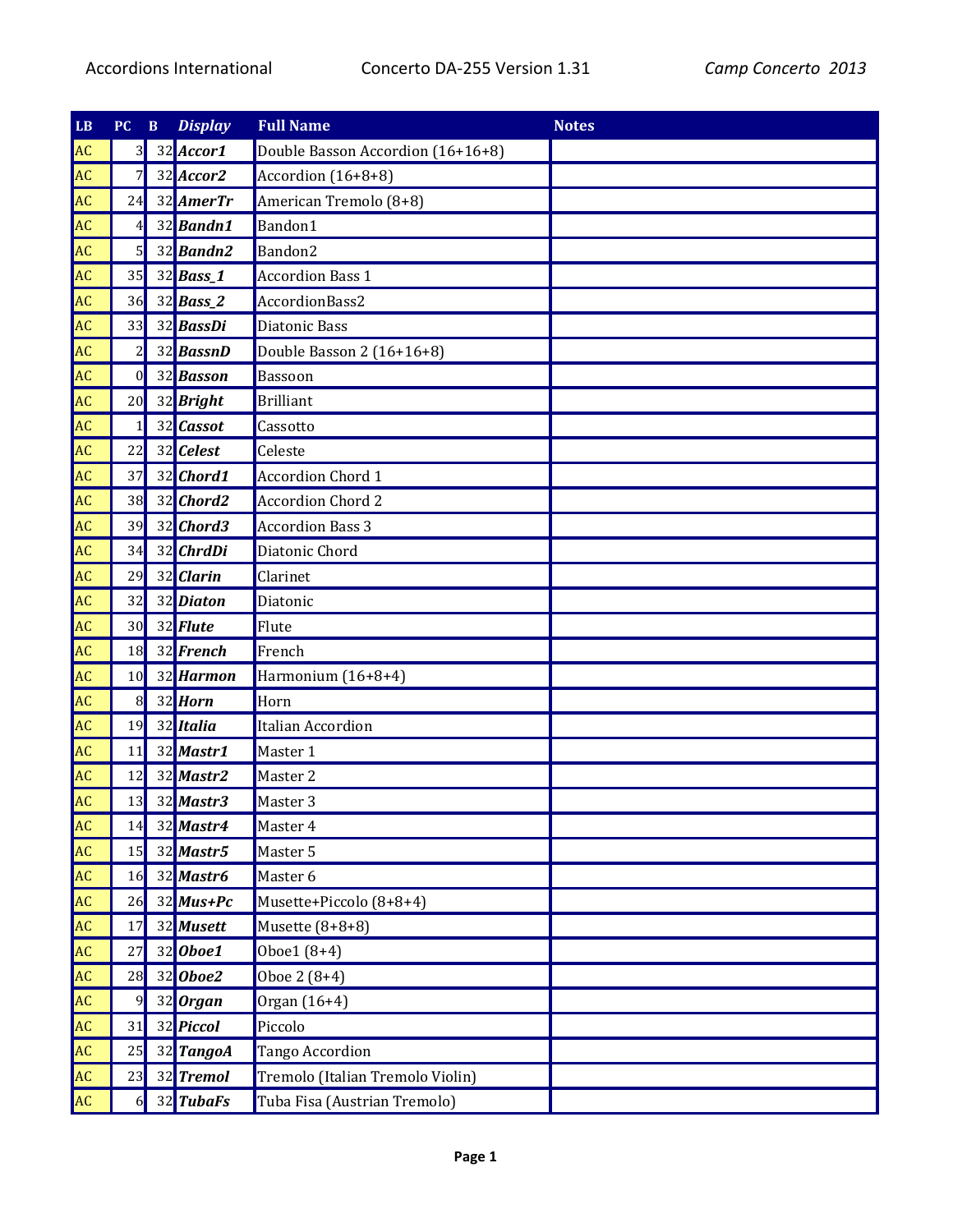| $\mathbf{LB}$ | PC             | $\, {\bf B}$ | <b>Display</b>              | <b>Full Name</b>          | <b>Notes</b> |
|---------------|----------------|--------------|-----------------------------|---------------------------|--------------|
| AC            | 21             |              | 32 Violin                   | Violin (American Tremolo) |              |
| EX            | 99             |              | $8$ Atms_2                  | Atmosphere 2              |              |
| EX            | 32             |              | 8BasAc3                     | <b>Acoustic Bass 3</b>    |              |
| EX            | 33             |              | 8BasBig                     | <b>Big Bass</b>           |              |
| EX            | 34             |              | 16 <b>Bass_8</b>            | Bass 8                    |              |
| EX            | 123            |              | $3$ <i>Bird<sub>2</sub></i> | Birds 2                   |              |
| EX            | 61             |              | 16 BrsBig                   | <b>Big Brass 1</b>        |              |
| EX            | 34             |              | $8$ <i>Bs16+8</i>           | <b>Bass 16+8</b>          |              |
| EX            | 33             |              | 16BsBigS                    | <b>Big Bass Sustain</b>   |              |
| EX            | 87             |              | $8$ <i>BsLd2</i>            | <b>Bass Lead 2</b>        |              |
| EX            | 32             |              | 16 <b>BsRide</b>            | Bass + Ride Cymbal        |              |
| EX            | 52             |              | 8 ChoirB                    | <b>Big Choir</b>          |              |
| EX            | 52             |              | 16 ChoirS                   | Choir+Strings 1           |              |
| EX            | 14             |              | $9$ ChrchB                  | Church Bell 2             |              |
| EX            | 71             |              | $16$ Clar_2                 | <b>Clarinet Section</b>   |              |
| EX            | 102            |              | $2$ EchPn                   | Echo Pan                  |              |
| EX            | 4 <sup>1</sup> |              | $24$ EP60s                  | Mix E.Piano               |              |
| EX            | 4              |              | 16 EPSoft                   | Soft E.Piano              |              |
| EX            | 88             |              | $16$ Fant_2                 | Fantasy 2                 |              |
| EX            | 73             |              | 8 FlutJz                    | Recorder                  |              |
| EX            | 60             |              | $8$ <i>FrnHr2</i>           | French Horn 2             |              |
| EX            | 60             |              | $16$ FrnHr3                 | <b>Horn Section</b>       |              |
| EX            | 101            |              | 8 Ghost                     | Ghost                     |              |
| EX            | 68             |              | 16 Oboe2                    | English Horn              |              |
| EX            | 88             |              | 8 OrchBl                    | Orchestra Bell            |              |
| EX            | 16             |              | $16$ Org_60                 | 60 Organ                  |              |
| EX            | 17             |              | $16$ Organ4                 | Detune Organ 2            |              |
| EX            | 16             |              | $14$ OrgLw1                 | Theatre Organ 1           |              |
| EX            | 16             |              | $15$ <i>OrgLw2</i>          | Theatre Organ 2           |              |
| EX            | 17             |              | $14$ OrgLw3                 | Tibia 16 & 4              |              |
| EX            | 17             |              | $15$ <i>OrgLw4</i>          | Tibia 16 & 4 Tremolo      |              |
| EX            | 18             |              | $14$ OrgLw5                 | Chapel Organ              |              |
| EX            | 18             |              | $15$ OrgLw6                 | Tibia 8 & 4 Tremolo       |              |
| EX            | 19             |              | $14$ OrgLw7                 | Lower Organ               |              |
| EX            | 19             |              | $15$ OrgLw8                 | Vox 8 Tremolo             |              |
| EX            | 18             |              | $16$ OrgODr                 | Organ Drawbar             |              |
| EX            | 19             |              | $16$ OrPipe                 | Church Organ 3            |              |
| EX            | 0              |              | 8 Piano5                    | <b>Grand Piano 2</b>      |              |
| EX            | $\overline{0}$ |              | 16 PianoS                   | Grand Piano+Strings       |              |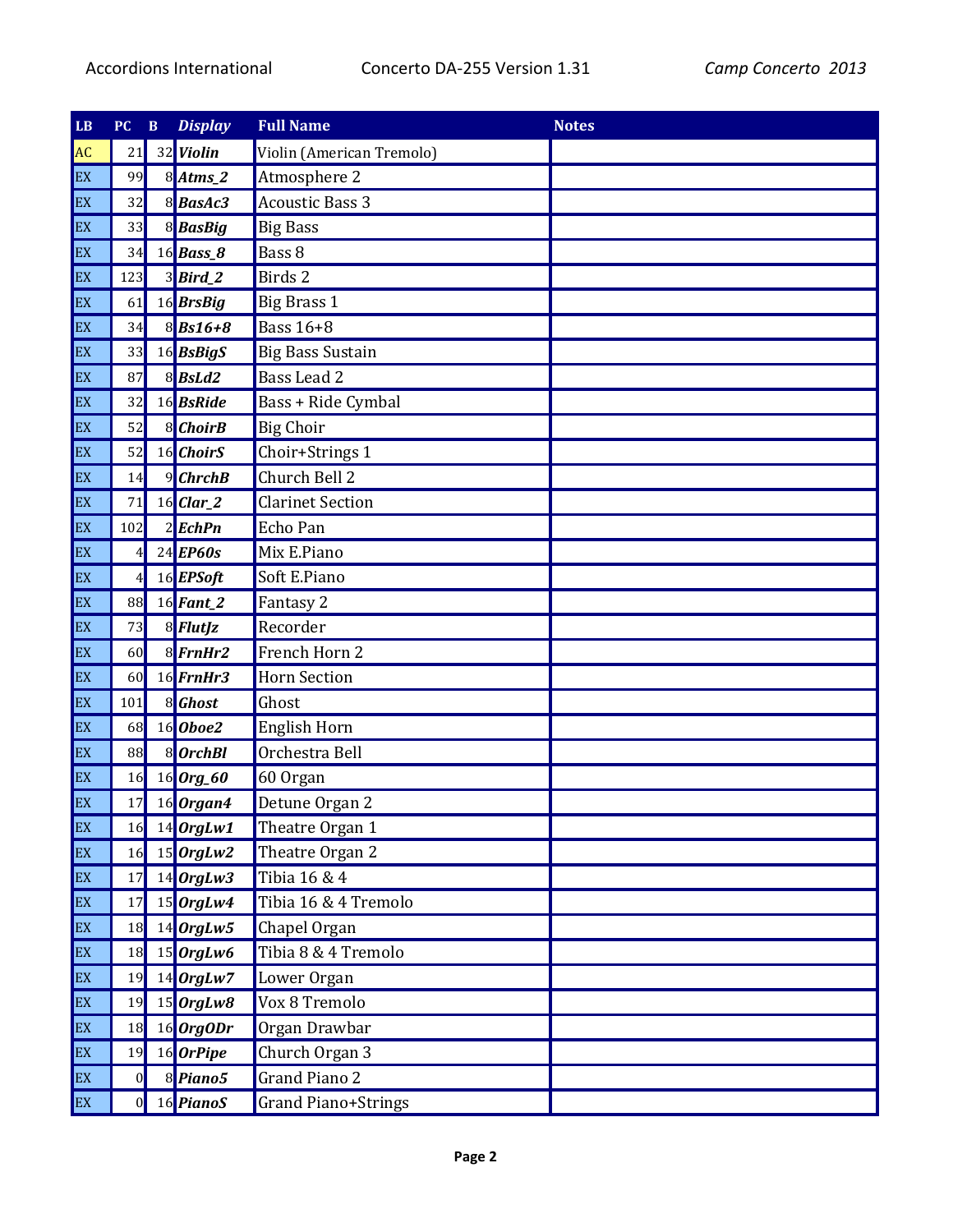| $\mathbf{L}\mathbf{B}$ | PC  | $\, {\bf B}$ | <b>Display</b>    | <b>Full Name</b>       | <b>Notes</b> |
|------------------------|-----|--------------|-------------------|------------------------|--------------|
| EX                     | 18  |              | 8 RckOrg          | Rock Organ             |              |
| EX                     | 65  |              | 8 SaxAt1          | Alto Sax 2             |              |
| EX                     | 65  |              | 16 SaxAt2         | Circus Sax             |              |
| EX                     | 66  |              | 8 SaxNit          | Night Sax              |              |
| EX                     | 66  |              | $16$ SaxTn2       | Tenor Sax Vibrato      |              |
| EX                     | 49  |              | 8 StrgOc          | Octa Strings 1         |              |
| EX                     | 118 |              | 9SynDr3           | Syn drum 3             |              |
| EX                     | 57  |              | $8$ <i>Trmb2</i>  | <b>Mellow Trombone</b> |              |
| EX                     | 57  |              | $16$ Trmb3        | Trombone 3             |              |
| EX                     | 56  |              | $16$ Trmpt2       | Trumpet3               |              |
| EX                     | 59  |              | 16 TrpMtd         | Muted Trumpet 2        |              |
| EX                     | 14  |              | 16 TubBel         | <b>Tubular Bells</b>   |              |
| EX                     | 40  |              | 8 Violn2          | Violin 2               |              |
| EX                     | 85  |              | 8 VoiceS          | Voice Sust.            |              |
| EX                     | 126 |              | $6$ Yeah          | Yeah                   |              |
| GS                     | 86  |              | $0$ 5thSaw        | Fifths                 |              |
| GS                     | 118 |              | 8808Tom           | Syn Drum 2             |              |
| GS                     | 21  |              | $0$ <i>Acc_Fr</i> | Musette                |              |
| GS                     | 21  |              | $8$ <i>Acc_It</i> | Master                 |              |
| GS                     | 113 |              | $0$ <i>Agogo</i>  | Agogo                  |              |
| GS                     | 126 |              | 0 Aplaus          | Applause               |              |
| GS                     | 99  |              | 0 <i>Atmosp</i>   | Atmosphere 1           |              |
| GS                     | 109 |              | 0BagPip           | Bagpipe                |              |
| GS                     | 23  |              | 0 <b>Bandon</b>   | <b>Tango Accordion</b> |              |
| GS                     | 105 |              | $0$ <i>Banjo</i>  | Banjo                  |              |
| GS                     | 32  |              | 0BassAc           | <b>Acoustic Bass 1</b> |              |
| GS                     | 33  |              | 0BassFn           | Finger Bass 1          |              |
| <b>GS</b>              | 35  |              | $0$ <i>BassFr</i> | <b>Fretlees Bass 1</b> |              |
| GS                     | 70  |              | 0Basson           | Clarinet               |              |
| GS                     | 34  |              | 0BassPc           | <b>Pick Bass</b>       |              |
| GS                     | 14  |              | 8BellCh           | Church Bell            |              |
| GS                     | 14  |              | $0$ <i>BellTb</i> | Chimes                 |              |
| GS                     | 123 |              | $0$ <i>Bird</i>   | <b>Birds</b>           |              |
| GS                     | 76  |              | $0$ <i>Bottle</i> | <b>Blow Bottle</b>     |              |
| GS                     | 92  |              | $0$ <i>Bow_Gl</i> | <b>Bowed</b>           |              |
| GS                     | 61  |              | 0Brass1           | <b>Brass</b>           |              |
| GS                     | 61  |              | 8Brass2           | Soft Brass 3           |              |
| GS                     | 121 |              | $0$ <i>Breath</i> | <b>Breath Noise</b>    |              |
| GS                     | 100 |              | 0 <b>Bright</b>   | <b>Brightness</b>      |              |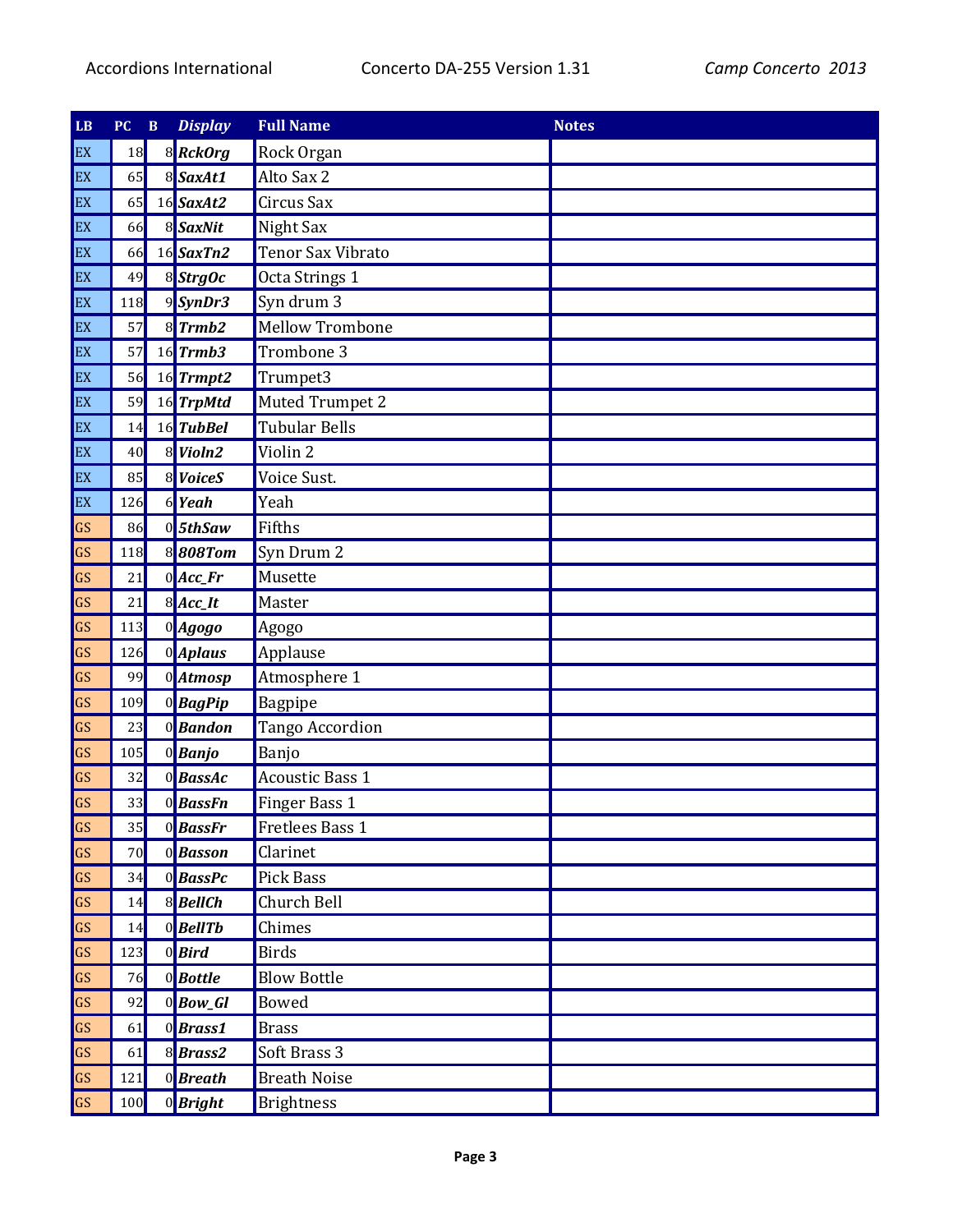| $\mathbf{L}\mathbf{B}$ | PC              | $\, {\bf B}$ | <b>Display</b>        | <b>Full Name</b>         | <b>Notes</b> |
|------------------------|-----------------|--------------|-----------------------|--------------------------|--------------|
| GS                     | 62              |              | 0BrsSy1               | Synth Brass 1            |              |
| GS                     | 63              |              | $0$ <i>BrsSy2</i>     | Synth Brass 2            |              |
| GS                     | 62              |              | 8BrsSy3               | Synth Brass 3            |              |
| GS                     | 63              |              | 8BrsSy4               | Synth Brass 4            |              |
| GS                     | 87              |              | $0$ <i>Bs &amp; L</i> | Bass Lead 1              |              |
| GS                     | 122             |              | 5Bubble               | <b>Bubble</b>            |              |
| GS                     | 125             |              | 9 <b>Burst</b>        | <b>Burst Noise</b>       |              |
| GS                     | 125             |              | <b>3</b> CarPas       | Car Pass                 |              |
| GS                     | 125             |              | 2 CarStp              | Car Break                |              |
| GS                     | 115             |              | 8 Castnt              | Castanet                 |              |
| GS                     | $\vert 8 \vert$ |              | $0$ <i>Celest</i>     | Celesta                  |              |
| GS                     | 42              |              | $0$ <i>Cello</i>      | Cello                    |              |
| GS                     | 84              |              | $0$ <i>Charng</i>     | Charang                  |              |
| GS                     | 83              |              | 0 ChfrLd              | Chiff                    |              |
| GS                     | 124             |              | 5 Chime               | Wind Chime               |              |
| GS                     | 52              |              | $0$ <i>ChoirA</i>     | Choir Aah                |              |
| GS                     | 53              |              | 0 ChoirO              | <b>Scat Voice</b>        |              |
| GS                     | 71              |              | $0$ <i>Clarnt</i>     | Clarinet Vibrato         |              |
| GS                     | $\overline{7}$  |              | $0$ <i>Clavcd</i>     | Clavinet                 |              |
| GS                     | 116             |              | 8 Con.BD              | <b>Concert Bass Drum</b> |              |
| GS                     | 43              |              | 0 Contra              | Contrabass               |              |
| GS                     | 125             |              | $4$ Crash             | Car Crash                |              |
| GS                     | 124             |              | $2$ <i>Creak</i>      | Door Open                |              |
| GS                     | 98              |              | $0$ <i>Crystl</i>     | Crystal                  |              |
| GS                     | 123             |              | $1$ <i>Dog</i>        | Dog                      |              |
| GS                     | 124             |              | 3Door                 | Door Close               |              |
| GS                     | 102             |              | $0$ <i>Echo</i> D     | Echoes                   |              |
| GS                     | 69              |              | $0$ <i>EngHrn</i>     | Bassoon                  |              |
| GS                     | 125             |              | 1 <b>Engine</b>       | Car Start                |              |
| GS                     | 4               |              | $0$ EP_1              | E. Piano 1               |              |
| GS                     | 5               |              | $0$ EP_2              | E.Piano 2                |              |
| GS                     | 4               |              | $8$ <i>EP_dt1</i>     | E.Piano 3                |              |
| GS                     | $\overline{5}$  |              | $8$ <i>EP_dt2</i>     | Detune E.Piano2          |              |
| GS                     | 127             |              | 3 <b>Explsn</b>       | Explosion                |              |
| GS                     | 88              |              | $0$ <i>Fantas</i>     | Fantasy 1                |              |
| GS                     | 110             |              | $0$ <i>Fiddle</i>     | Fiddle                   |              |
| GS                     | 73              |              | $0$ <i>Flute</i>      | Jazz Flute               |              |
| $\overline{\text{GS}}$ | 126             |              | $5$ <i>FootSt</i>     | Foot Step                |              |
| GS                     | 60              |              | 0 <b>FrHorn</b>       | French Horn 1            |              |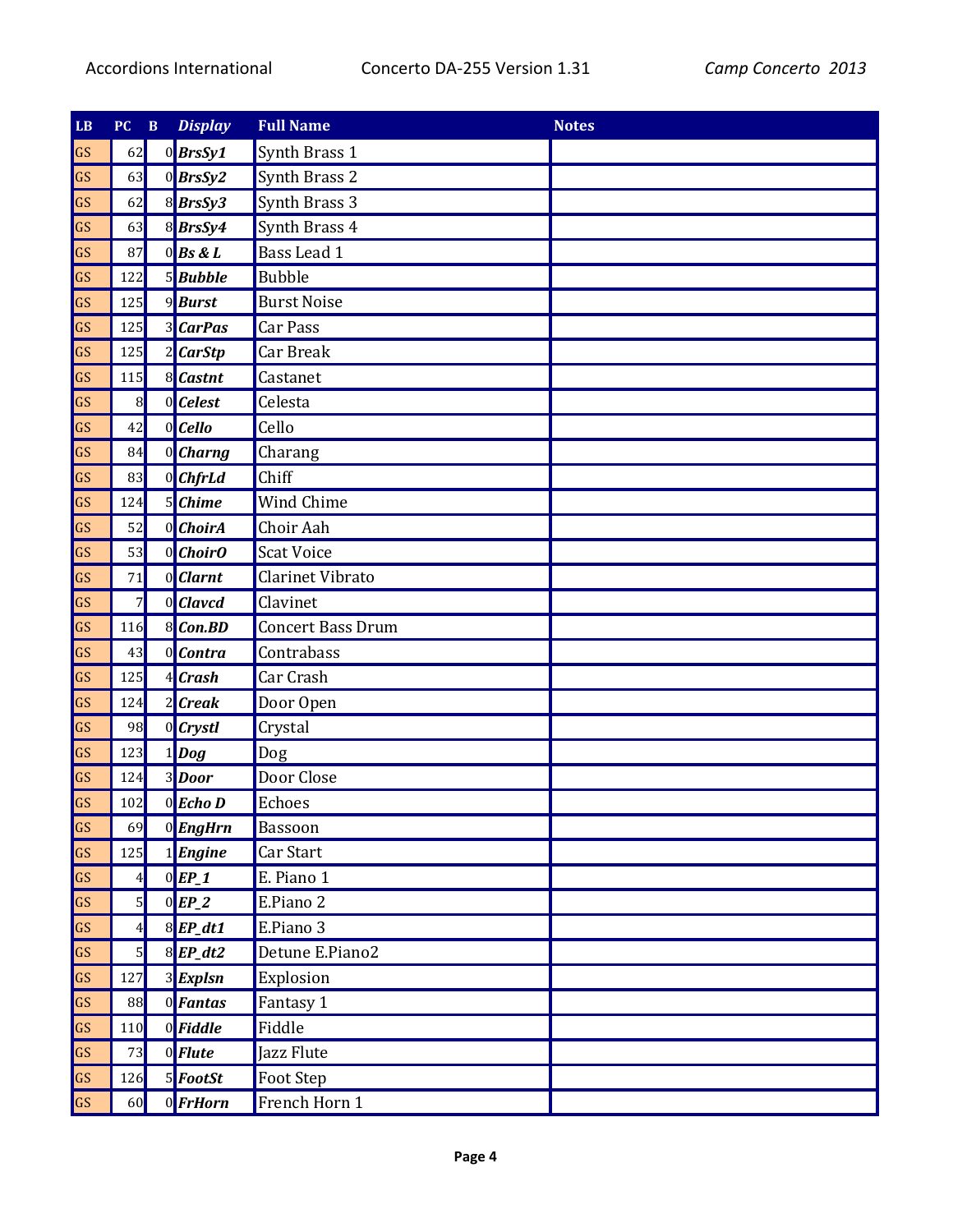| LB | PC  | $\, {\bf B}$ | <b>Display</b>                                                                                                                                                                                                                                                                                                                                      | <b>Full Name</b>         | <b>Notes</b> |
|----|-----|--------------|-----------------------------------------------------------------------------------------------------------------------------------------------------------------------------------------------------------------------------------------------------------------------------------------------------------------------------------------------------|--------------------------|--------------|
| GS | 123 |              | Gallop                                                                                                                                                                                                                                                                                                                                              | Horse                    |              |
| GS | 9   |              | 0 Gloken                                                                                                                                                                                                                                                                                                                                            | Glockenspiel             |              |
| GS | 101 |              | $0$ <i>Goblin</i>                                                                                                                                                                                                                                                                                                                                   | Goblins                  |              |
| GS | 25  |              | $0$ <i>Gt_12S</i>                                                                                                                                                                                                                                                                                                                                   | <b>Steel Guitar</b>      |              |
| GS | 27  |              | $8$ <i>Gt_Chr</i>                                                                                                                                                                                                                                                                                                                                   | Clean Guitar 2           |              |
| GS | 120 |              | Gt_Cut                                                                                                                                                                                                                                                                                                                                              | <b>Guitar Cut Noise</b>  |              |
| GS | 30  |              | $0$ <i>Gt_Dis</i>                                                                                                                                                                                                                                                                                                                                   | <b>Distortion Guitar</b> |              |
| GS | 31  |              | $8$ <i>Gt_FB</i>                                                                                                                                                                                                                                                                                                                                    | <b>Guitar Feed Back</b>  |              |
| GS | 30  |              | 8 Gt_Fdb                                                                                                                                                                                                                                                                                                                                            | <b>Feed Back Guitar</b>  |              |
| GS | 28  |              | $8$ <i>Gt_Fnk</i>                                                                                                                                                                                                                                                                                                                                   | Funk Guitar 1            |              |
| GS | 120 |              | $0$ <i>Gt_Frt</i>                                                                                                                                                                                                                                                                                                                                   | <b>Guitar Fret Noise</b> |              |
| GS | 24  |              | $0$ <i>Gt_Nyl</i>                                                                                                                                                                                                                                                                                                                                   | Nylon Guitar             |              |
| GS | 31  |              | 0 GtHrmn                                                                                                                                                                                                                                                                                                                                            | <b>Guitar Harmonics</b>  |              |
| GS | 26  |              | $0$ <i>GtJazz</i>                                                                                                                                                                                                                                                                                                                                   | Jazz Guitar              |              |
| GS | 28  |              | $0$ <i>GtMutd</i>                                                                                                                                                                                                                                                                                                                                   | <b>Muted Guitar</b>      |              |
| GS | 29  |              | $0$ <i>GtOvdr</i>                                                                                                                                                                                                                                                                                                                                   | Overdrive Guitar         |              |
| GS | 27  |              | $0$ <i>Guitar</i>                                                                                                                                                                                                                                                                                                                                   | Clean Guitar 1           |              |
| GS | 127 |              | $0$ <i>GunSht</i>                                                                                                                                                                                                                                                                                                                                   | <b>Gun Shot</b>          |              |
| GS | 94  |              | 0 HaloPd                                                                                                                                                                                                                                                                                                                                            | Halo                     |              |
| GS | 6   |              | 8 HarCpl                                                                                                                                                                                                                                                                                                                                            | Harpsichord 2            |              |
| GS | 22  |              | 0 <b>Harmon</b>                                                                                                                                                                                                                                                                                                                                     | Harmonica                |              |
| GS | 46  |              | $0$ <i>Harp</i>                                                                                                                                                                                                                                                                                                                                     | Harp                     |              |
| GS | 6   |              | 0 Harpsc                                                                                                                                                                                                                                                                                                                                            | Harpsichord 1            |              |
| GS | 26  |              | 8 Hawaii                                                                                                                                                                                                                                                                                                                                            | Hawaiian Guitar 1        |              |
| GS | 126 |              | $4$ <i>HeartB</i>                                                                                                                                                                                                                                                                                                                                   | <b>Heart Beat</b>        |              |
| GS | 125 |              | $0$ <i>Helicp</i>                                                                                                                                                                                                                                                                                                                                   | Helicopter               |              |
| GS | 3   |              | 0 HonkyT                                                                                                                                                                                                                                                                                                                                            | <b>Honky Tonk</b>        |              |
| GS | 96  |              | $0$ Ice Rn                                                                                                                                                                                                                                                                                                                                          | Rain                     |              |
| GS | 125 |              | $7$ $\phantom{1}$ $\phantom{1}$ $\phantom{1}$ $\phantom{1}$ $\phantom{1}$ $\phantom{1}$ $\phantom{1}$ $\phantom{1}$ $\phantom{1}$ $\phantom{1}$ $\phantom{1}$ $\phantom{1}$ $\phantom{1}$ $\phantom{1}$ $\phantom{1}$ $\phantom{1}$ $\phantom{1}$ $\phantom{1}$ $\phantom{1}$ $\phantom{1}$ $\phantom{1}$ $\phantom{1}$ $\phantom{1}$ $\phantom{1}$ | Jet                      |              |
| GS | 108 |              | 0 <b>Kalimb</b>                                                                                                                                                                                                                                                                                                                                     | Kalimba                  |              |
| GS | 121 |              | $1$ <i>KeyClk</i>                                                                                                                                                                                                                                                                                                                                   | <b>Key Click</b>         |              |
| GS | 107 |              | $0$ <i>Koto</i>                                                                                                                                                                                                                                                                                                                                     | Koto 1                   |              |
| GS | 127 |              | 2 <i>LaserG</i>                                                                                                                                                                                                                                                                                                                                     | Laser Gun                |              |
| GS | 126 |              | $1$ Laugh                                                                                                                                                                                                                                                                                                                                           | Laughing                 |              |
| GS | 127 |              | $1$ <i>MachnG</i>                                                                                                                                                                                                                                                                                                                                   | Machine                  |              |
| GS | 25  |              | 16 Mandol                                                                                                                                                                                                                                                                                                                                           | Mandolin                 |              |
| GS | 12  |              | 0 Marimb                                                                                                                                                                                                                                                                                                                                            | Marimba                  |              |
| GS | 117 |              | $0$ <i>MeloT1</i>                                                                                                                                                                                                                                                                                                                                   | Melodic Tom 1            |              |
| GS | 117 |              | 8MeloT2                                                                                                                                                                                                                                                                                                                                             | Melodic Tom 2            |              |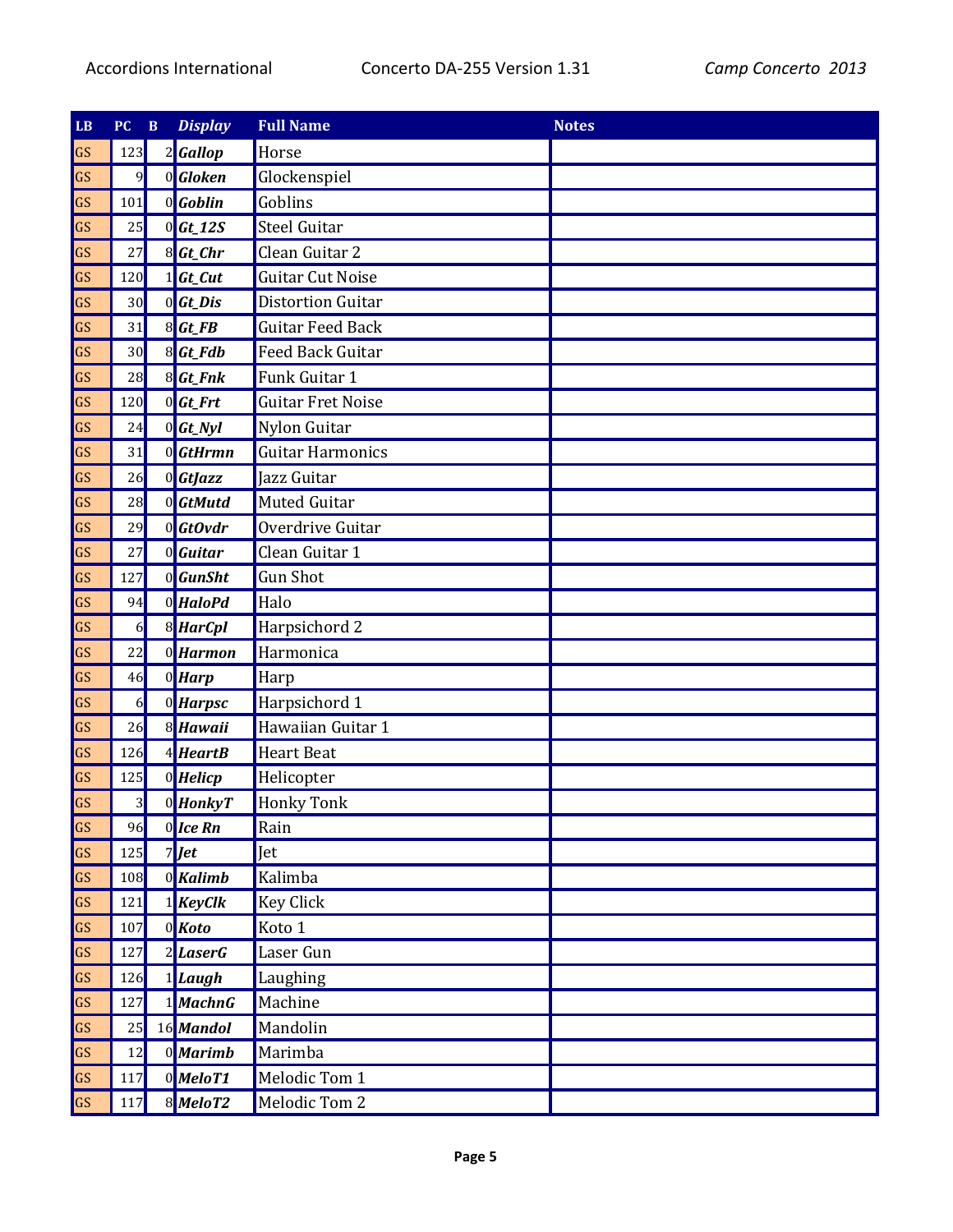| LB | $\overline{\mathbf{PC}}$ | $\, {\bf B}$ | <b>Display</b>         | <b>Full Name</b>      | <b>Notes</b> |
|----|--------------------------|--------------|------------------------|-----------------------|--------------|
| GS | 93                       |              | 0MetIPd                | Metallic              |              |
| GS | 10                       |              | 0 MusBox               | <b>Music Box</b>      |              |
| GS | 68                       |              | $0$ <i>Oboe</i>        | Oboe                  |              |
| GS | 79                       |              | 0 Ocarin               | Ocarina               |              |
| GS | 55                       |              | $0$ <i>OrcHit</i>      | Orchestra Hit         |              |
| GS | 48                       |              | 8 Orchst               | Orchestra             |              |
| GS | 20                       |              | 0 Org_Rd               | Reed Organ            |              |
| GS | 16                       |              | 0 Organ1               | Drawbar Organ         |              |
| GS | 17                       |              | $0$ Organ2             | Jazz Organ 3          |              |
| GS | 18                       |              | 0 Organ3               | Rock Organ 3          |              |
| GS | 19                       |              | $0$ OrgCh1             | Church Organ 1        |              |
| GS | 19                       |              | $8$ OrgCh <sub>2</sub> | Church Organ 2        |              |
| GS | 16                       |              | 8 OrgDt1               | Detune Organ 1        |              |
| GS | 17                       |              | 8 OrgDt2               | Jazz Organ 4          |              |
| GS | 75                       |              | 0 PanFlt               | Pan Flute             |              |
| GS | $\mathbf{0}$             |              | $0$ Piano1             | <b>Grand Piano</b>    |              |
| GS | $1\overline{ }$          |              | $0$ <i>Piano2</i>      | <b>Bright Piano</b>   |              |
| GS | $\overline{c}$           |              | $0$ Piano3             | <b>El.Grand Piano</b> |              |
| GS | 72                       |              | 0 <b>Picolo</b>        | Flute                 |              |
| GS | 90                       |              | $0$ <i>PolySy</i>      | Polisynth             |              |
| GS | 126                      |              | 3 <i>Punch</i>         | Punch                 |              |
| GS | 122                      |              | $1$ Rain               | Rain                  |              |
| GS | 119                      |              | $0$ <b>RevCym</b>      | Reverse Cymbal        |              |
| GS | 15                       |              | 0Santur                | Dulcimer              |              |
| GS | 81                       |              | 0 SawWav               | Saw Tooth             |              |
| GS | 65                       |              | 0SaxAlt                | Alto Sax 1            |              |
| GS | 67                       |              | $0$ SaxBar             | <b>Baritone Sax</b>   |              |
| GS | 64                       |              | 0 <sup>SaxSop</sup>    | Soprano Sax           |              |
| GS | 66                       |              | $0$ SaxTen             | <b>Tenor Sax</b>      |              |
| GS | 126                      |              | 2Scream                | Screaming             |              |
| GS | 124                      |              | 4Scrtch                | Scratch               |              |
| GS | 122                      |              | 0 <sup>Seashr</sup>    | Sea Shore             |              |
| GS | 77                       |              | 0 <sup>Shaku.</sup>    | Shakuhachi            |              |
| GS | 106                      |              | 0 <sup>Shamsn</sup>    | Shamisen              |              |
| GS | 111                      |              | $0$ Shanai             | Shanai                |              |
| GS | 80                       |              | 8 SinWav               | Syn Wave              |              |
| GS | 125                      |              | 5Siren                 | Police                |              |
| GS | 104                      |              | $0$ Sitar              | Sitar                 |              |
| GS | 36                       |              | 0SlapB1                | Slap Bass 1           |              |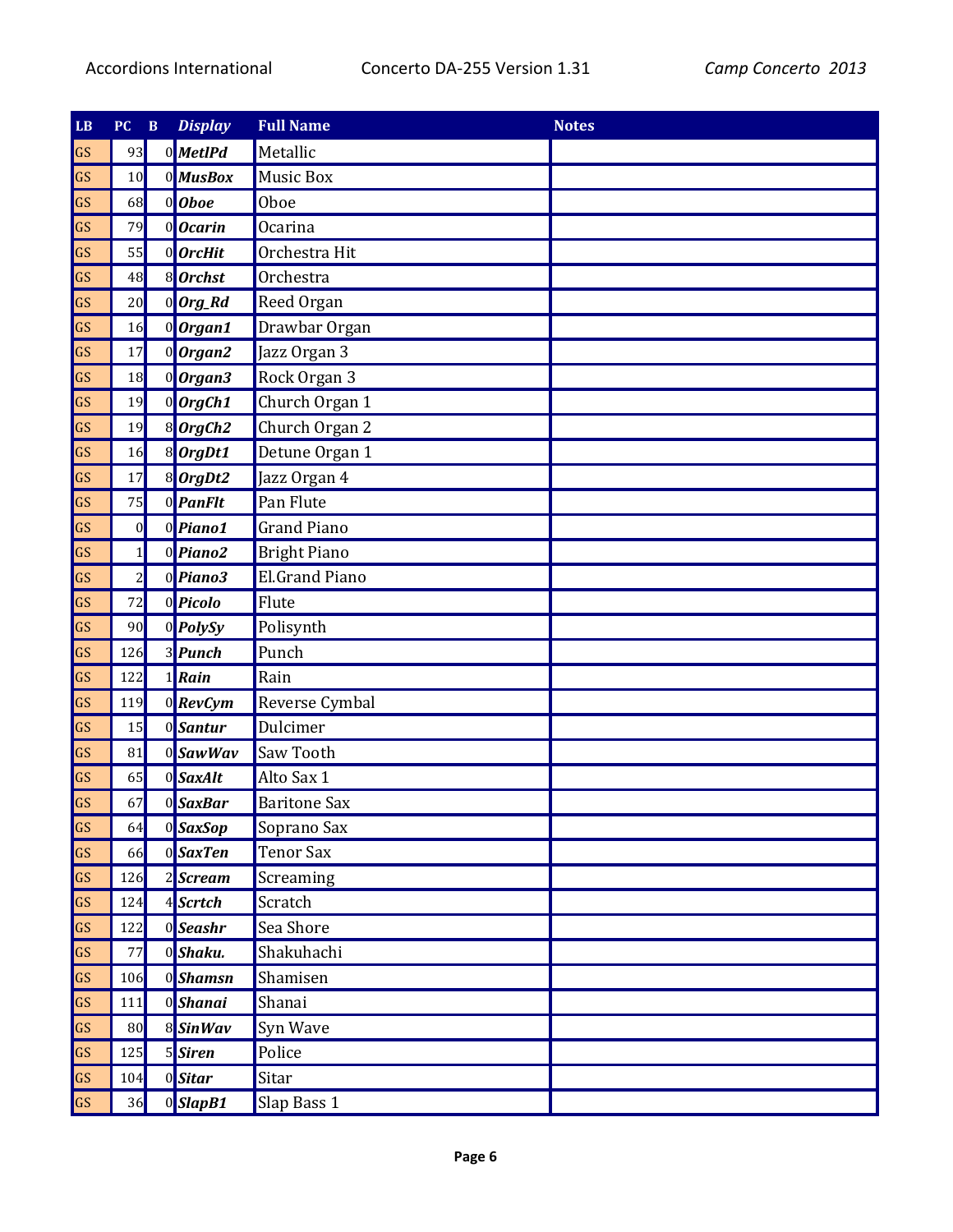| LB | $\overline{\mathbf{PC}}$ | $\, {\bf B}$ | <b>Display</b>    | <b>Full Name</b>          | <b>Notes</b> |
|----|--------------------------|--------------|-------------------|---------------------------|--------------|
| GS | 37                       |              | 0SlapB2           | Slap Bass 3               |              |
| GS | 97                       |              | 0 SndTrx          | Soundtrack                |              |
| GS | 85                       |              | $0$ SoloVx        | Voice                     |              |
| GS | 91                       |              | 0Space            | Choir                     |              |
| GS | 80                       |              | 0 SqrWav          | Square 1                  |              |
| GS | 125                      |              | 8 StarSh          | <b>Star Ship</b>          |              |
| GS | 103                      |              | 0 StarTh          | Sci-fi                    |              |
| GS | 114                      |              | 0 <b>SteelD</b>   | <b>Steel Drum</b>         |              |
| GS | 122                      |              | <b>Stream</b>     | Stream                    |              |
| GS | 48                       |              | 0Strngs           | <b>Strings Ensemble 1</b> |              |
| GS | 45                       |              | 0 StrPiz          | Pizzicato                 |              |
| GS | 49                       |              | 0 StrSlo          | <b>Strings Ensemble 2</b> |              |
| GS | 120                      |              | $2$ StrSlp        | <b>String Slap</b>        |              |
| GS | 50                       |              | $0$ StrSy1        | Synth Strings 1           |              |
| GS | 51                       |              | $0$ StrSy2        | Synth Strings 2           |              |
| GS | 50                       |              | $8$ StrSy3        | Synth Strings 3           |              |
| GS | 44                       |              | 0 <b>StrTrm</b>   | <b>Tremolo Strings</b>    |              |
| GS | 95                       |              | 0SwepPd           | Sweep                     |              |
| GS | 82                       |              | $0$ SyCali        | Calliope                  |              |
| GS | 38                       |              | $0$ Syn_B1        | Synth Bass 1              |              |
| GS | 39                       |              | $0$ Syn_B2        | Synth Bass 2              |              |
| GS | 38                       |              | 8 Syn_B3          | Synth Bass 3              |              |
| GS | 39                       |              | 8 Syn_B4          | Synth Bass 4              |              |
| GS | 118                      |              | 0SynDrm           | Syn Drum 1                |              |
| GS | 54                       |              | 0SynVox           | Synth Voice               |              |
| GS | 116                      |              | 0 Taiko           | Taiko Drum                |              |
| GS | 107                      |              | 8 Taisho          | Koto <sub>2</sub>         |              |
| GS | 124                      |              | $0$ Tele_1        | Telephone 1               |              |
| GS | 124                      |              | $Tele_2$          | Telephone 2               |              |
| GS | 122                      |              | $2$ <i>Thundr</i> | Thunder                   |              |
| GS | 47                       |              | 0 Timpan          | Timpani                   |              |
| GS | 112                      |              | $0$ <i>TinkIB</i> | Tinkbell                  |              |
| GS | 125                      |              | $6$ Train         | Train                     |              |
| GS | 57                       |              | 0 Trombn          | Trombone 1                |              |
| GS | 59                       |              | 0 TrpMtd          | <b>Muted Trumpet</b>      |              |
| GS | 56                       |              | 0 Trumpt          | Trumpet                   |              |
| GS | 58                       |              | $0$ <i>Tuba</i>   | Tuba                      |              |
| GS | 24                       |              | 8 Ukulel          | Nylon Guitar 2            |              |
| GS | 11                       |              | $0$ <i>Vibes</i>  | <b>Vibes</b>              |              |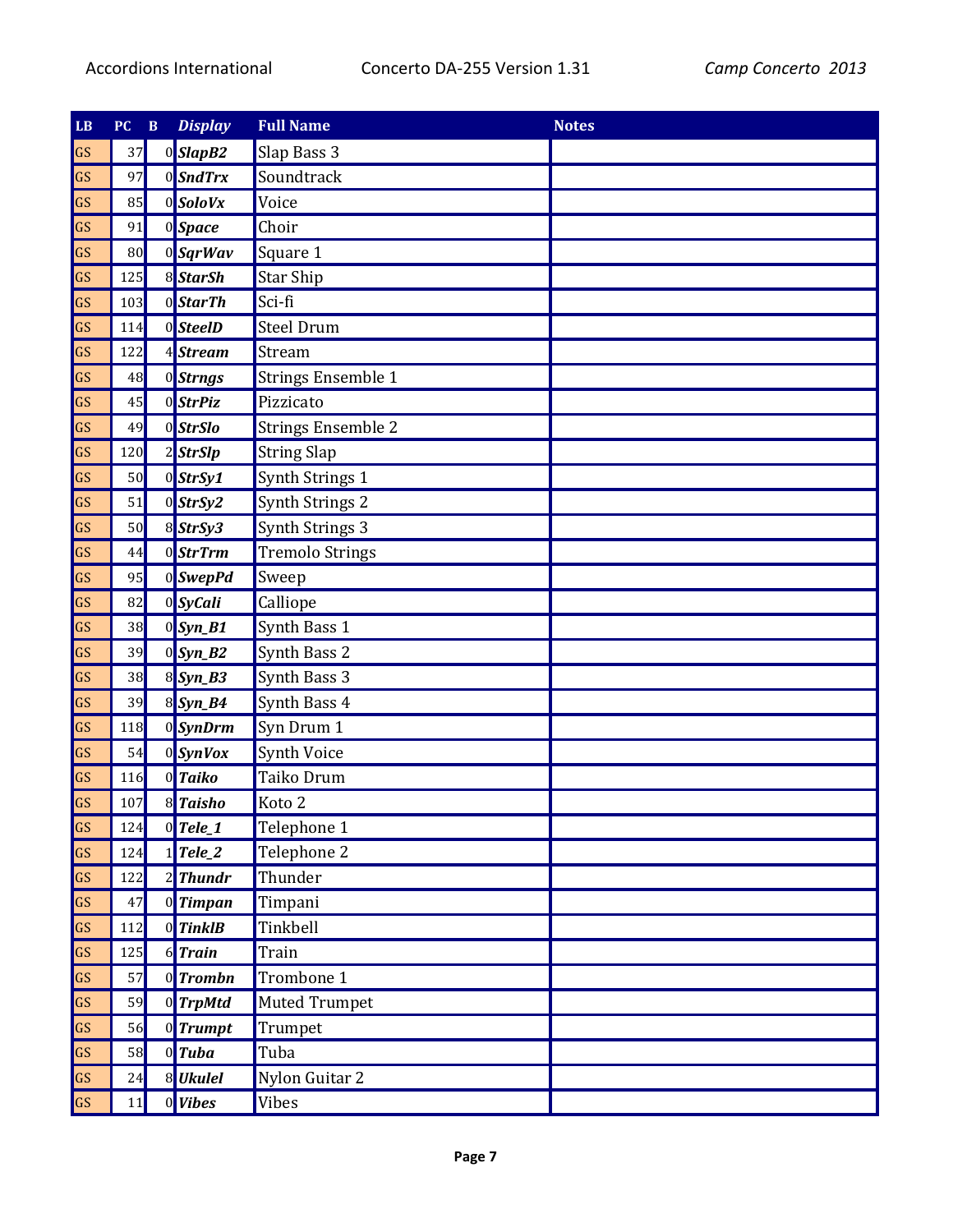| $\mathbf{LB}$ | PC              | $\, {\bf B}$ | <b>Display</b>    | <b>Full Name</b>                   | <b>Notes</b> |
|---------------|-----------------|--------------|-------------------|------------------------------------|--------------|
| GS            | 41              |              | $0$ Viola         | Viola                              |              |
| GS            | 40              |              | $0$ <i>Violin</i> | Violin 1                           |              |
| GS            | 89              |              | 0 WarmPd          | Warm Pad                           |              |
| GS            | 78              |              | 0 Whistl          | Whistle                            |              |
| GS            | 122             |              | 3 Wind            | Wind                               |              |
| GS            | 115             |              | $0$ <i>WoodBl</i> | <b>Wood Block</b>                  |              |
| GS            | 13              |              | $0$ Xyloph        | Xylophone                          |              |
| OR            | 19              |              | 31 KinGlc         | Tibia 8 Trem + Kinura 8 + Glock    |              |
| OR            | 26              |              | $31$ Kinur2       | Tibia 8 Trem + Kinura 8            |              |
| OR            | 27              |              | $31$ Kinur3       | Tibia 8 & 2 2/3 Trem + Kinura 8    |              |
| OR            | 40              |              | $31$ Kinur4       | Kinura 8                           |              |
| OR            | 41              |              | 31 Kinur5         | Kinura 8 + Trem                    |              |
| <b>OR</b>     | 21              |              | $31$ OrPHr1       | Tibia 8 Trem + Post Horn 8         |              |
| OR            | 22              |              | $31$ OrPHr2       | Tibia 8 & 4 Trem + PosHor 8        |              |
| OR            | 38              |              | 31 OrPHr3         | Organ Post Horn                    |              |
| OR            | 39              |              | $31$ OrPhr4       | Organ Post Horn + Trem             |              |
| OR            | 36              |              | $31$ OrTmp2       | Organ Trumpet 8                    |              |
| OR            | 37              |              | $31$ OrTmp3       | Organ Trumpet 8 w/Trem             |              |
| OR            | 20              |              | 31 OrTmpt         | Tibia 8 Trem + Trumpet 8 Trem      |              |
| OR            | 23              |              | $31$ OrVox1       | Tibia 8 Trem + Vox 8 Trem          |              |
| OR            | 24              |              | $31$ OrVox2       | Tibia 8 & 4 Trem + Vox Trem        |              |
| OR            | 33              |              | 31 PHrTmp         | Post Horn + Trumpet                |              |
| OR            | 34              |              | 31 PhTmp2         | Post Horn + Trumpet + Kinura       |              |
| OR            | 35              |              | $31$ PhTmp3       | Post Horn + Trumpet + Kinura Trem  |              |
| OR            | 14              |              | 31 ThrOrg         | Theatre Organ 1                    |              |
| OR            | 15              |              | $31$ ThOrg2       | Theatre Organ 2                    |              |
| OR            | 17              |              | 31 ThOrGI         | Theater Organ Tibia 8 Trem + Glock |              |
| OR            | 0               |              | 31 ThOrgn         | Theather Organ Tibia 16 & 4 Trem   |              |
| OR            | $1\vert$        |              | 31 TOrgn3         | Tibia 16 & 8 Trem                  |              |
| OR            | $\overline{2}$  |              | 31 TOrgn4         | Tibia 16 & 4 & 2 Trem              |              |
| OR            | $\overline{3}$  |              | 31 TOrgn5         | Tibia 16 & 8 & 4 Trem              |              |
| OR            | 4               |              | 31 TOrgn6         | Tibia 16 & 8 & 4 & 2 Trem          |              |
| OR            | $5\vert$        |              | $31$ TOrgn7       | Tibia 16 & 2 2/3 Trem              |              |
| OR            | 6               |              | 31 TOrgn8         | Tibia 16 & 8 & 2 2/3 Trem          |              |
| OR            | $\overline{7}$  |              | $31$ TOrgn9       | Tibia 16 & 4 & 2 2/3 Trem          |              |
| OR            | $\vert 8 \vert$ |              | 31 TOrg10         | Tibia 16 & 8 & 4 & 2 2/3 Trem      |              |
| OR            | $\overline{9}$  |              | 31 TOrg11         | Tibia 16 & 8 & 3 1/5 Trem          |              |
| OR            | 10              |              | $31$ TOrg12       | Tibia 8 & 1 3/5 Trem               |              |
| OR            | 11              |              | $31$ TOrg13       | Tibia 8 & 2 2/3 & 1 3/5 Trem       |              |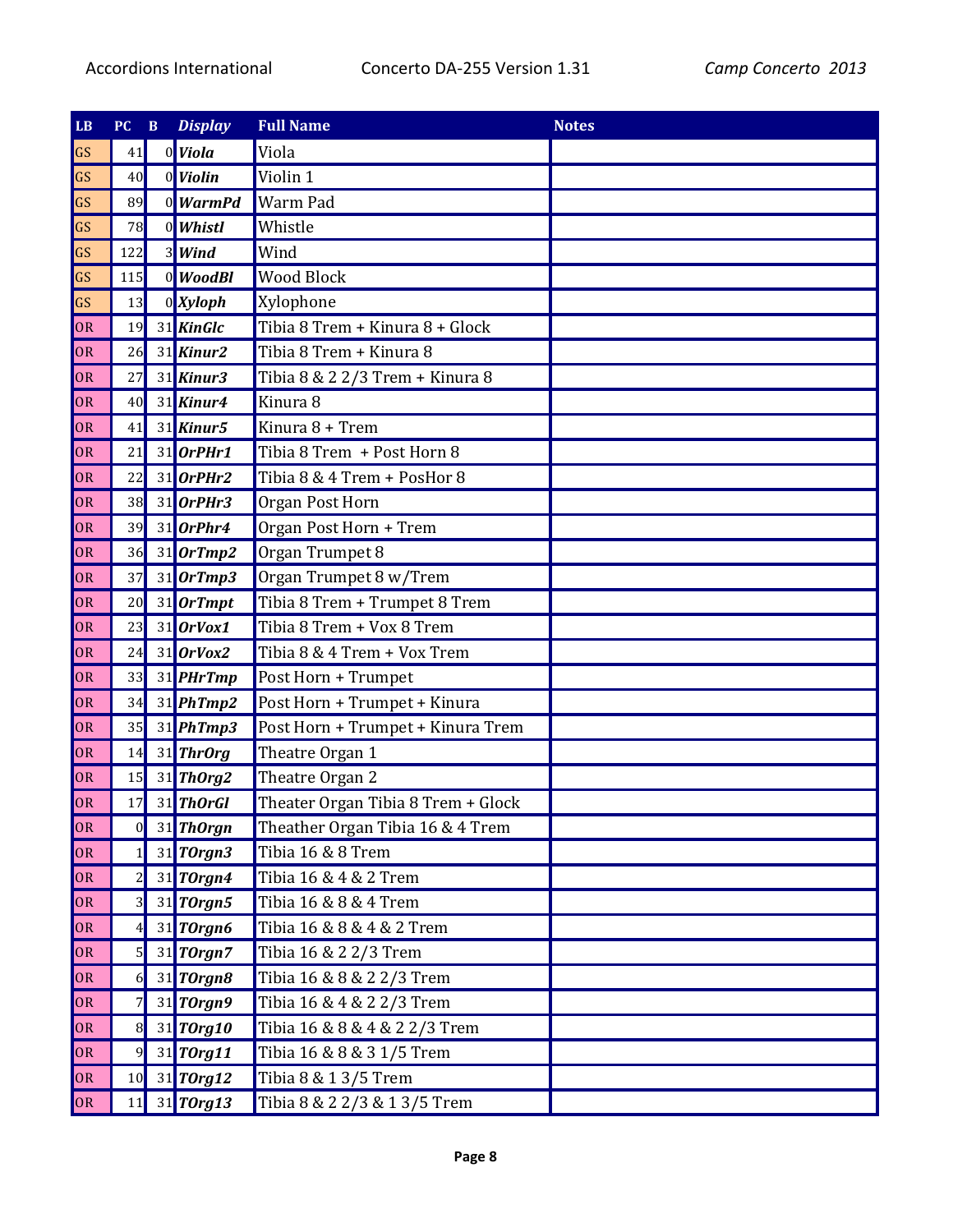| $\mathbf{L}\mathbf{B}$ | PC             | $\, {\bf B}$ | <b>Display</b>                      | <b>Full Name</b>                      | <b>Notes</b> |
|------------------------|----------------|--------------|-------------------------------------|---------------------------------------|--------------|
| OR                     | 12             |              | 31 TOrg14                           | Tibia 16 & 6 2/5 & 8 & 4 & 2 Trem     |              |
| OR                     | 13             |              | 31 TOrg15                           | Tibia 16 & 6 2/5 & 8 & 4 & 2 2/3 Trem |              |
| OR                     | 16             |              | 31 TOrg16                           | Tibia 16 & 8 & 4 Trem + PH8 Trem      |              |
| OR                     | 18             |              | 31 TOrg17                           | Tibia 8 & 4 & 2 w/ Tremolo            |              |
| OR                     | 25             |              | $31$ TOrg18                         | Tibia 8 Trem                          |              |
| OR                     | 28             |              | 31 TOrg19                           | Tibia 8 & 4 Trem                      |              |
| OR                     | 29             |              | 31 TOrg20                           | Tibia 8 & 2 Trem                      |              |
| OR                     | 30             |              | 31 TOrg21                           | Tibia 8 & 4 & 2 Trem                  |              |
| OR                     | 31             |              | 31 TOrg22                           | Tibia 8 & 4 & 2 2/3 Trem              |              |
| OR                     | 18             |              | $17$ TOrg23                         | Tibia 8 Tremolo                       |              |
| OR                     | 42             |              | 31 VoxHum                           | Vox Humana 8                          |              |
| OR                     | 43             |              | 31 VoxTrm                           | Vox 8 Trem                            |              |
| X2                     | 126            |              | $7$  1_0ne                          | <b>One</b>                            |              |
| X2                     | 126            |              | $8$  2_Two                          | Two                                   |              |
| X2                     | 126            |              | $9$ 3Three                          | Three                                 |              |
| X2                     | 126            |              | $10$ <sup><math>4</math></sup> Four | Four                                  |              |
| X2                     | 32             |              | $1$ <i>BasAc2</i>                   | <b>Acoustic Bass 2</b>                |              |
| X2                     | 61             |              | 3Brass3                             | Soft Brass 1                          |              |
| X2                     | 61             |              | 4Brass4                             | Soft Brass 2                          |              |
| X2                     | 61             |              | $9$ <i>Brass5</i>                   | Soft Brass 4                          |              |
| X2                     | 61             |              | $24$ <i>BrsBg2</i>                  | <b>Big Brass 2</b>                    |              |
| X2                     | 61             |              | 25 BrsBg3                           | <b>Big Brass 3</b>                    |              |
| X2                     | 61             |              | $26$ <i>BrsBg4</i>                  | <b>Big Brass 4</b>                    |              |
| X2                     | 33             |              | $1$ <i>BssFn2</i>                   | Finger Bass 2                         |              |
| X <sub>2</sub>         | 33             |              | 2BssFn3                             | Finger // Slap Bass                   |              |
| X <sub>2</sub>         | 33             |              | 3BssFn4                             | Finger Bass 3                         |              |
| X <sub>2</sub>         | 35             |              | 8BssFr2                             | <b>Fretless Bass 2</b>                |              |
| X2                     | 52             |              | $25$ ChoOrg                         | Choir + Principal 8                   |              |
| X2                     | 52             |              | $17$ ChrSt2                         | Choir+Strings 2                       |              |
| X2                     | 52             |              | 4 ChrVox                            | Choir Aah + Voice                     |              |
| X2                     | 71             |              | 8 ClrnMl                            | Circus Clarinet                       |              |
| X2                     | 71             |              | $24$ ClrnSc                         | Piccolo                               |              |
| X2                     | 71             |              | 4 ClrnVb                            | <b>Mellow Clarinet</b>                |              |
| X2                     | $\overline{7}$ |              | 8 ClvFnk                            | <b>Funky Clavinet</b>                 |              |
| X2                     | 4              |              | $7$ <i>EP_dt3</i>                   | Detune E.Piano1                       |              |
| X2                     | 5              |              | $16$ EP_St1                         | E.Piano 2 + Strings                   |              |
| X2                     | $5\vert$       |              | $24$ EP_Vox                         | E.Piano 2 + Voice                     |              |
| X2                     | 60             |              | 17 FlugHr                           | <b>Flugel Horn</b>                    |              |
| X2                     | 25             |              | $8$ <i>Gt_12S</i>                   | 12 Strings                            |              |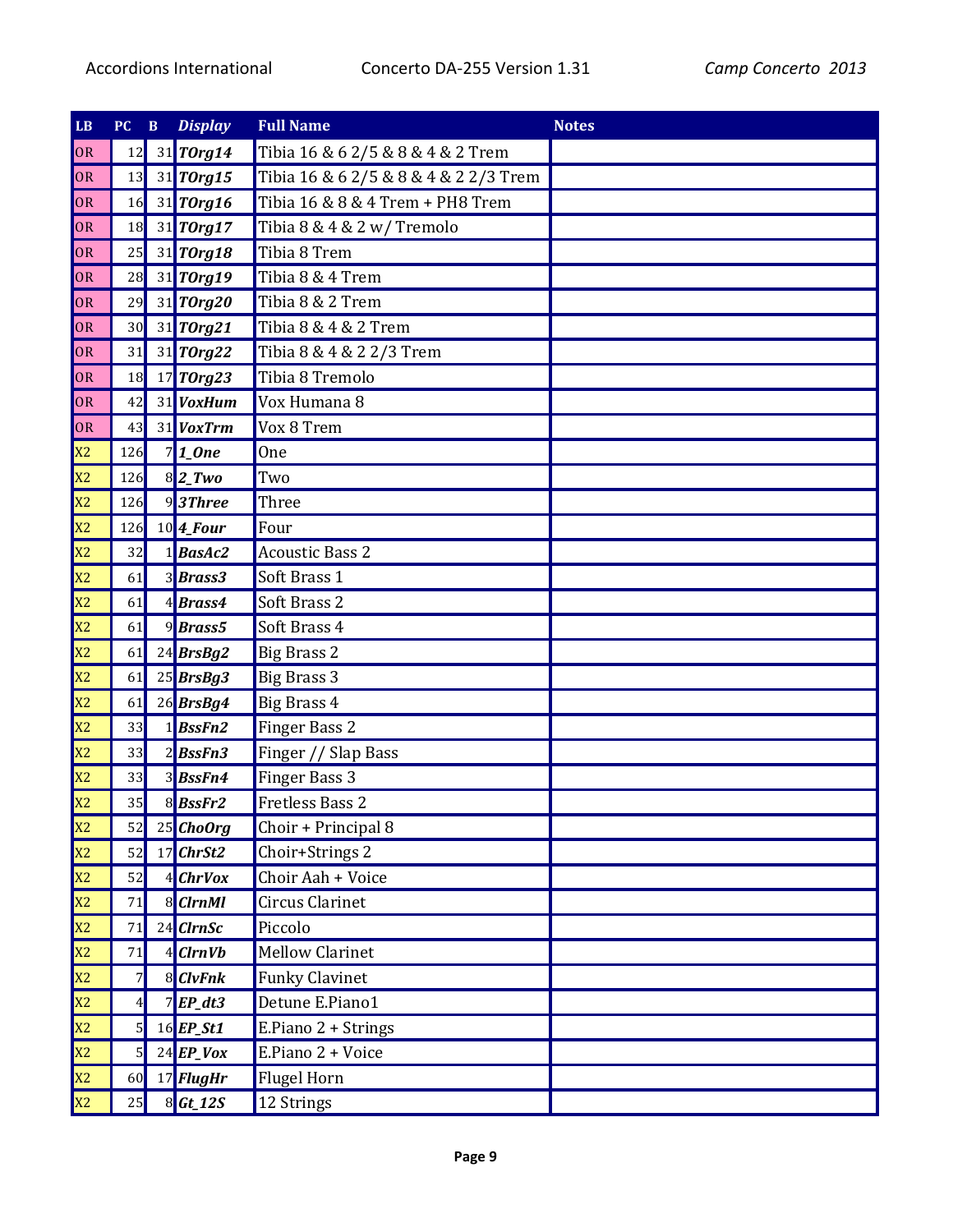| LB             | PC             | $\, {\bf B}$ | <b>Display</b>     | <b>Full Name</b>          | <b>Notes</b> |
|----------------|----------------|--------------|--------------------|---------------------------|--------------|
| X <sub>2</sub> | 27             |              | $24$ Gt_60s        | 60 s Guitar               |              |
| X <sub>2</sub> | 24             |              | $16$ <i>Gt_Str</i> | Nylon Guitar+Strings      |              |
| X <sub>2</sub> | 26             |              | $24$ <i>GtCntr</i> | <b>Country Guitar</b>     |              |
| X <sub>2</sub> | 30             |              | $16$ GtDis2        | Distorted Guitar Vibr.    |              |
| X <sub>2</sub> | 27             |              | 16 GtElec          | Electric Guitar           |              |
| X <sub>2</sub> | 28             |              | 16 GtFnk2          | Funk Guitar 2             |              |
| X <sub>2</sub> | 26             |              | $1$ GtJaz2         | Jazz Guitar 2             |              |
| X <sub>2</sub> | 26             |              | $4$ <i>GtJaz3</i>  | Double Jazz Guitar 1      |              |
| X <sub>2</sub> | 26             |              | 5GtJaz4            | Double Jazz Guitar 2      |              |
| X <sub>2</sub> | 26             |              | $6$ <i>GtJzVb</i>  | Jazz Guitar + Vibes       |              |
| X <sub>2</sub> | 22             |              | 8 HarBlu           | <b>Blues Harmonica</b>    |              |
| X <sub>2</sub> | 26             |              | 16 Hawai2          | Hawaiian Guitar 2         |              |
| X <sub>2</sub> | $6 \mid$       |              | 16 HrpStr          | Harpsi + Strings          |              |
| X <sub>2</sub> | 18             |              | 20 Kinura          | Kinura 8 + Tremolo        |              |
| X <sub>2</sub> | 25             |              | 16 Mando2          | Mandolin 2                |              |
| X <sub>2</sub> | 12             |              | 8 Marim2           | Marimba 2                 |              |
| X <sub>2</sub> | 48             |              | $25$ OrcFlt        | Orchestra + Flute         |              |
| X <sub>2</sub> | 48             |              | $16$ OrchDy        | Dynamic Orchestra         |              |
| X <sub>2</sub> | 48             |              | $28$ OrcHr2        | Orchestra + Horn 2        |              |
| X <sub>2</sub> | 48             |              | 27 OrcHrn          | Orchestra + Horn 1        |              |
| X <sub>2</sub> | 48             |              | 26 OrcObo          | Orchestra + Oboe          |              |
| X <sub>2</sub> | 16             |              | 18 OrCool          | Cool Organ                |              |
| X <sub>2</sub> | 19             |              | $24$ OrDChr        | Church Org./Dynamic Choir |              |
| X <sub>2</sub> | 33             |              | $24$ OrgBs1        | Organ Bass 1              |              |
| X <sub>2</sub> | 34             |              | $24$ OrgBs2        | Organ Bass 2              |              |
| X <sub>2</sub> | 52             |              | $24$ OrgCho        | Choir + Organ             |              |
| X <sub>2</sub> | 16             |              | 13 OrgClk          | Click Organ               |              |
| X2             | 16             |              | 17 OrgRck          | Rock Organ 1              |              |
| X <sub>2</sub> | 16             |              | 22 OrgRtr          | Rotor Organ               |              |
| X <sub>2</sub> | 16             |              | $23$ OrGspl        | Gospel Organ              |              |
| X <sub>2</sub> | 18             |              | $22$ <i>OrgTpt</i> | Organ Trumpet 8           |              |
| X2             | 16             |              | $26$ OrJazz        | Jazz Organ 2              |              |
| X2             | 16             |              | $27$ OrRck2        | Rock Organ 2              |              |
| X2             | 0              |              | $24$ PiaOc1        | Octa Piano 1              |              |
| X <sub>2</sub> | $\overline{0}$ |              | $25$ PiaOc2        | Octa Piano 2              |              |
| X <sub>2</sub> | 54             |              | 8 PopVox           | Pop Voice                 |              |
| X <sub>2</sub> | <b>18</b>      |              | 25 PstHrn          | Post Horn Tremolo         |              |
| X <sub>2</sub> | 81             |              | $1$ SawTth         | Saw Tooth 2               |              |
| X2             | 66             |              | $24$ SaxSc1        | Sax Section 1             |              |